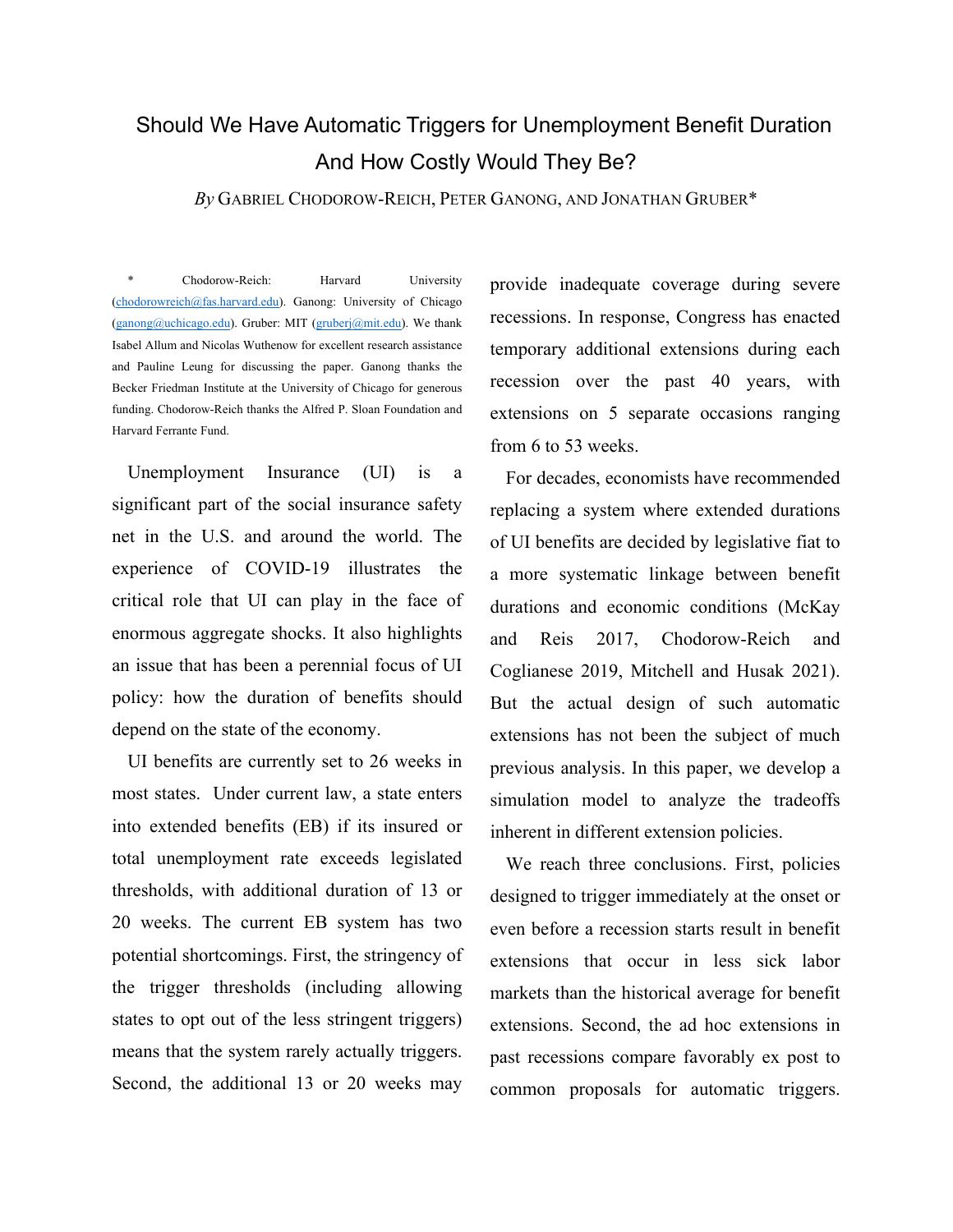This conclusion comes with the important disclaimer that past behavior is no guarantee of future legislative performance and that there may be other benefits to automating policy. Third, compared to ex post policy, the cost of more systematic policy is close to zero.

## **I. The UI Policy Simulator Model**

The UI Policy Simulator combines a simulated history of unemployment duration lengths with benefit levels to arrive at a simulated panel of individuals with complete labor force histories over the period 1996- 2019, grouped by state. The simulated history of unemployment duration lengths follows the procedure in Chodorow-Reich and Coglianese (2019, 2021). Each simulated individual may be employed, on temporary layoff, other UI eligible, unemployed ineligible, or out of the labor force in a given week. Individuals transition across these statuses with probabilities that obey a factor structure of aggregate labor market transition probabilities and individual history dependence and that aggregate to the gross flows transition rates across employment, unemployment, and out of the labor force published by the BLS.

# **II. Trigger Design**

We use the Simulator to consider three design issues in the construction of automatic triggers for enhanced benefits. The first is the issue of when benefits should "trigger on": when the *level* of the running variable crosses a threshold, or also when the *change* is sufficiently large? The rationale for considering the change is that workers unlucky enough to be long-term unemployed at the start of a recession would otherwise be without benefits until unemployment rose high enough and triggering earlier may also have aggregate demand benefits by increasing consumption of the unemployed. For example, the national unemployment rate did not cross the EB threshold of 6.5% until October 2008, 10 months into the Great Recession.

We consider a "Sahm trigger", following Sahm (2019). That paper suggests that national recessions are well predicted by a rise in the unemployment rate of 0.5 percentage points above the minimum of its three month average the previous 12 months, suggesting that benefits could trigger on in that scenario. Converting the Sahm trigger to the UI context raises the question of whether the trigger should "fire" based on state or national unemployment rates; while state triggers allow more responsiveness to the timing of recession onset across states, they introduce noise because of the difficulty of estimating statelevel unemployment rates in real-time (Chodorow-Reich, Coglianese, and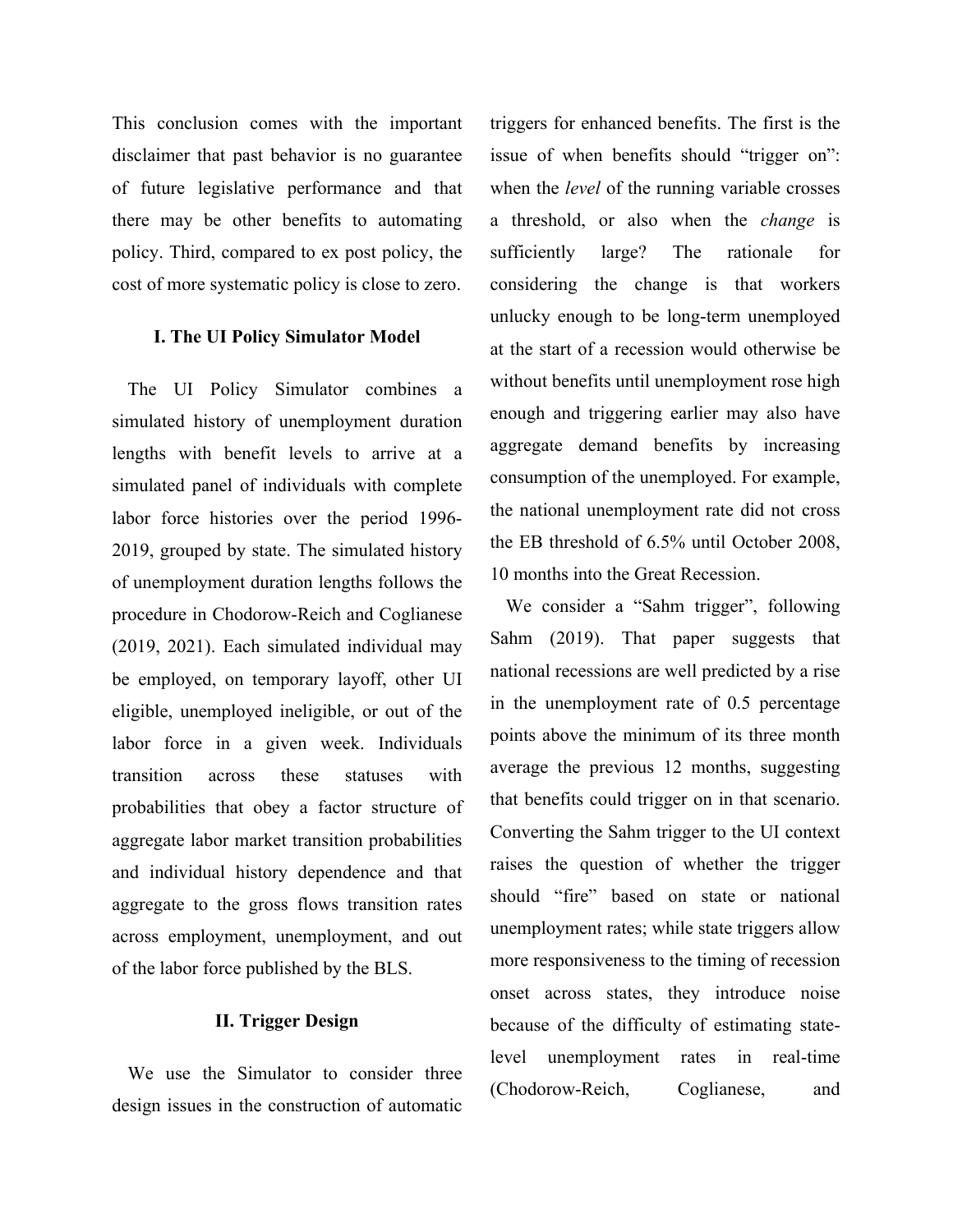

FIGURE 1. NATIONAL VERSUS STATE EARLY TRIGGER

Karabarbounis, 2019).

Figure 1 illustrates the trade-off by comparing a national Sahm rule with a trigger of 0.5p.p. to state Sahm rules with thresholds of 0.5p.p. or 1p.p. The X axis in each graph is the difference between state unemployment six months after a trigger fires and the state's unemployment rate at the time that it fires; positive values mean that the unemployment rate went up, while negative values mean that it actually went down. In about half the cases where the national Sahm fires, state unemployment rates subsequently rise by at least 1p.p. and in all cases they do not fall. In contrast, with a state Sahm trigger of 1p.p. or especially 0.5p.p., the unemployment rate frequently remains stable or even falls after the trigger fires. These "false positives" in part reflect the difference between the real-time data used to determine a trigger firing and the

revised data used to measure the subsequent unemployment rate change. Conversely, the national trigger misses few cases when unemployment subsequently rises steeply and the state data catch. We therefore conclude that a national trigger is preferred and model a national Sahm rule providing 0, 26, or 52 additional weeks of benefits for six months.

The second issue is how to set triggers that depend on the level of the state unemployment rate and hence also determine when a state triggers off. Choices here include the variation in duration extensions due to higher unemployment rates and the number of "tiers" of benefit extensions based on various unemployment rate cutoffs. We model three options: a one tier extension of 26 weeks when the unemployment rate exceeds 6.5%; a three tier extension that adds 26 weeks when the unemployment rate reaches 6.5%, 39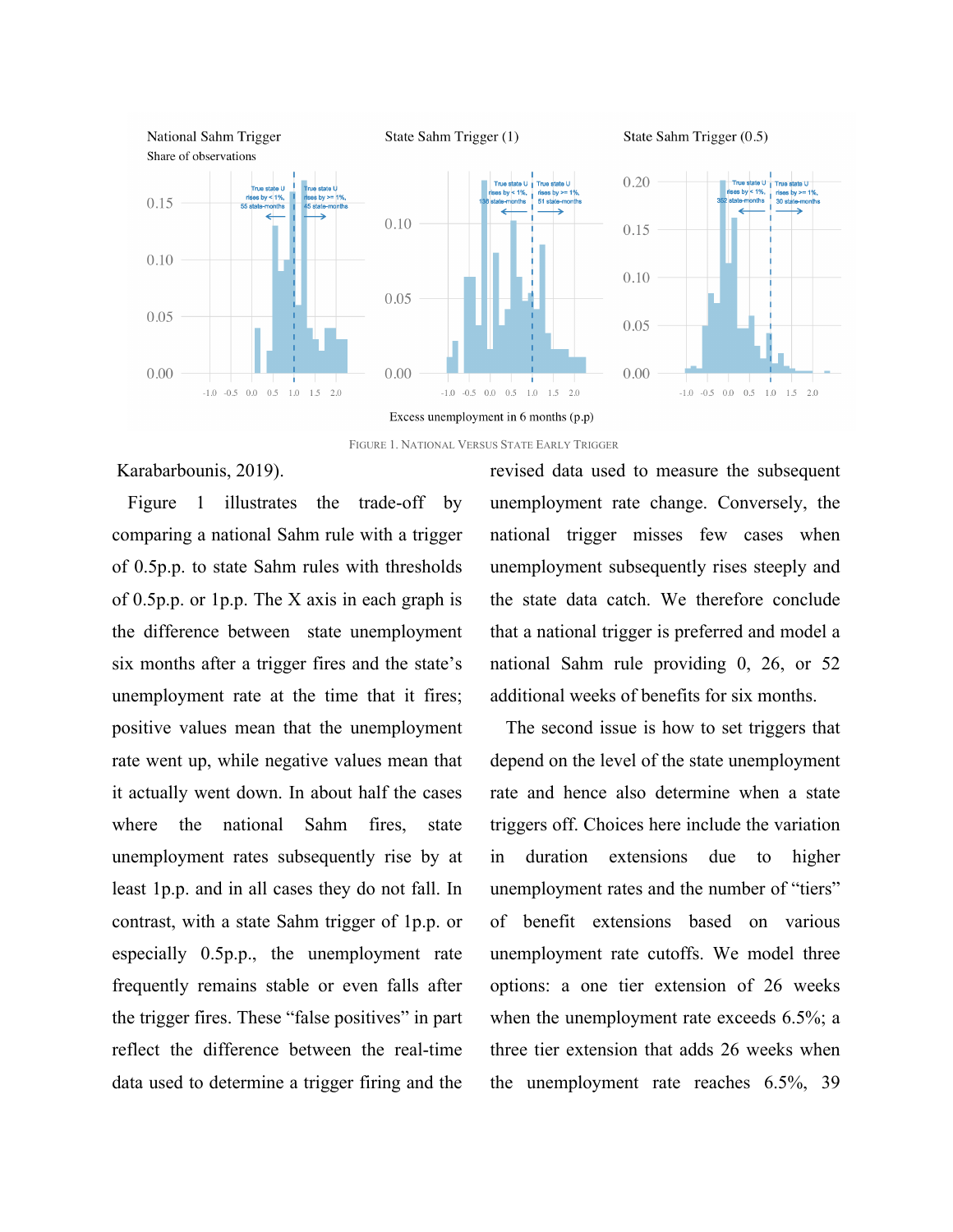weeks when the unemployment rate reaches 7.5%, and 52 weeks when the unemployment rate reaches 8.5%; and a four tier extension which adds to the three tier version an extra tier that adds 13 weeks when the unemployment rate reaches  $5.5\%$ <sup>[1](#page-3-0)</sup>

The final policy option is the extent of "soft" versus "hard" landings for those who are unemployed when a trigger turns off. Concretely, consider a system with a trigger that extends unemployment benefits by 26 weeks if the unemployment rate is above 6.5%. Suppose an individual has been collecting extended benefits for 6 weeks when the unemployment rate drops below 6.5%. Should the individual immediately lose the remaining weeks of unemployment (a "hard landing") or should they be allowed to keep some or all of the remaining weeks of entitlement (a "soft landing")?

#### **III. Results**

We use the Simulator to assess 18 scenarios, defined as Sahm rule specification X number of tiers X hard/soft landing. We simulate the experience over the period 2001-2015, covering both the onset and aftermath of the 2001 and 2007-09 recessions.

Table 1 shows our results. The first three columns describe the trigger on, tiers, and hard/soft landing policies. The next columns show the total weeks of extended UI that would have been claimed under the policy, the total weeks of long-term unemployment uncovered, and the coverage ratio (ignoring behavioral responses). The final two columns show how well the extended benefits are targeted by computing the weighted average total unemployment rate and vacancyunemployment ratio in the state-months that extended benefits are available, weighted by the number of recipients. Policies that deliver the most benefits during periods of high unemployment or a low vacancy/ unemployment rate are better targeted. The last row of the table computes these same statistics for the actual ex-post extension policy implemented by Congress.

#### *A. Evaluating Early Onset Policies*

Our first conclusion concerns the Sahm rule. For every specification of number of tiers and landing weeks, no Sahm trigger results in the average week of extended benefits being received when the labor market is more slack (the average v/u rate is lower and u is higher). This result reflects the fact that the Sahm rule

<span id="page-3-0"></span><sup>&</sup>lt;sup>1</sup> We focus on unemployment rate triggers because they have been the traditional mechanism. An interesting avenue for future research would be to consider jointly the unemployment rate and the new state-level vacancy data released by the BLS JOLTS program.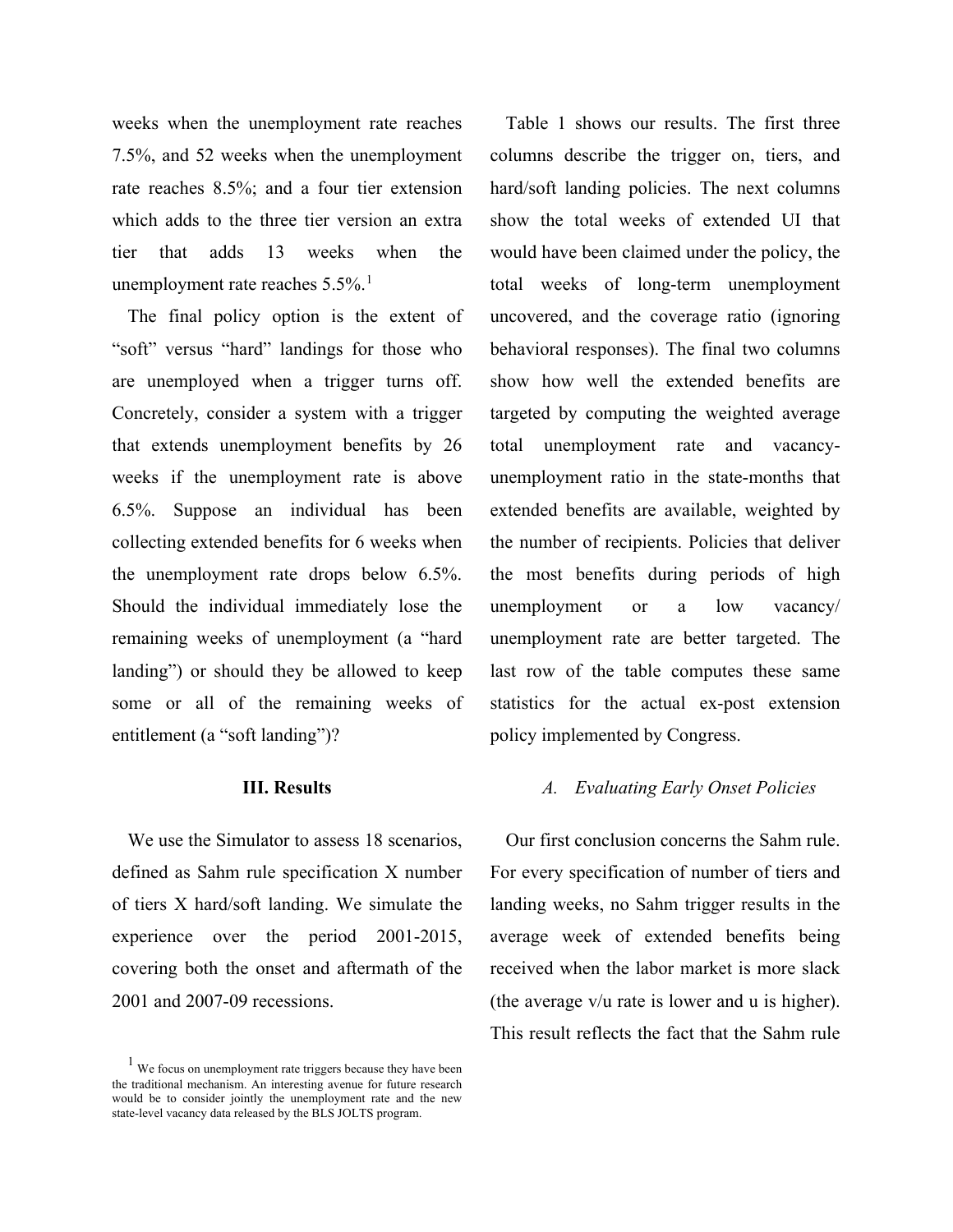| Sahm<br>weeks    | Tiers | Landing<br>weeks | Total<br>weeks<br>claimed<br>(millions) | Total<br>weeks<br>uncovered<br>(millions) | Proportion<br>of weeks<br>uncovered | weighted<br>v over u | weighted<br>tur |
|------------------|-------|------------------|-----------------------------------------|-------------------------------------------|-------------------------------------|----------------------|-----------------|
| $\boldsymbol{0}$ | 1     | $\mathbf{0}$     | 437                                     | 876                                       | 0.67                                | 1.23                 | 8.90            |
| $\boldsymbol{0}$ |       | 13               | 449                                     | 863                                       | 0.66                                | 1.28                 | 8.82            |
| $\boldsymbol{0}$ | 3     | All $0$          | 583                                     | 730                                       | 0.56                                | 1.16                 | 9.20            |
| $\boldsymbol{0}$ | 3     | All 13           | 602                                     | 711                                       | 0.54                                | 1.20                 | 9.11            |
| 0                | 4     | All $0$          | 678                                     | 635                                       | 0.48                                | 1.37                 | 8.70            |
| $\boldsymbol{0}$ | 4     | All 13           | 696                                     | 617                                       | 0.47                                | 1.41                 | 8.63            |
| 26               | 1     | $\mathbf{0}$     | 502                                     | 810                                       | 0.62                                | 1.44                 | 8.29            |
| 26               | 1     | 13               | 514                                     | 799                                       | 0.61                                | 1.47                 | 8.24            |
| 26               | 3     | All $0$          | 654                                     | 659                                       | 0.50                                | 1.32                 | 8.67            |
| 26               | 3     | All 13           | 672                                     | 641                                       | 0.49                                | 1.35                 | 8.62            |
| 26               | 4     | All $0$          | 721                                     | 592                                       | 0.45                                | 1.48                 | 8.42            |
| 26               | 4     | All 13           | 738                                     | 575                                       | 0.44                                | 1.52                 | 8.37            |
| 52               | 1     | $\overline{0}$   | 593                                     | 719                                       | 0.55                                | 1.46                 | 8.02            |
| 52               |       | 13               | 604                                     | 708                                       | 0.54                                | 1.49                 | 7.99            |
| 52               | 3     | All $0$          | 719                                     | 594                                       | 0.45                                | 1.38                 | 8.39            |
| 52               | 3     | All 13           | 736                                     | 576                                       | 0.44                                | 1.42                 | 8.34            |
| 52               | 4     | All 0            | 760                                     | 553                                       | 0.42                                | 1.52                 | 8.25            |
| 52               | 4     | All 13           | 777                                     | 536                                       | 0.41                                | 1.55                 | 8.21            |
| Historical       |       |                  | 670                                     | 643                                       | 0.49                                | 1.27                 | 8.84            |

Table 1. Comparison of Alternative Policies and Historical

can trigger on when unemployment is very low but starting to rise.

## *B. Comparison to Historical Policy*

Our second conclusion comes from comparing the alternative policies to the actual ex-post extension policy implemented by Congress. To visualize this comparison, Figure 2 shows the relationship between the fraction of regular program exhaustees covered (equivalently, total cost) and the weighted average vacancy/unemployment rate ratio when additional benefits are claimed. By

construction, additional tiers cover more longterm unemployed covered, as shown by the rightward shift of the grey to the blue and the red frontiers. The large black circle shows the actual historical experience. Historical coverage is comparable to the four tier policy without a Sahm trigger or the three tier policy with a 26 week Sahm trigger. Moreover, the fact that it lies below the alternative policy indicators means that Congress has extended benefits in periods when the labor market was on average weaker than what would have occurred under the automatic policies considered, holding fixed total cost.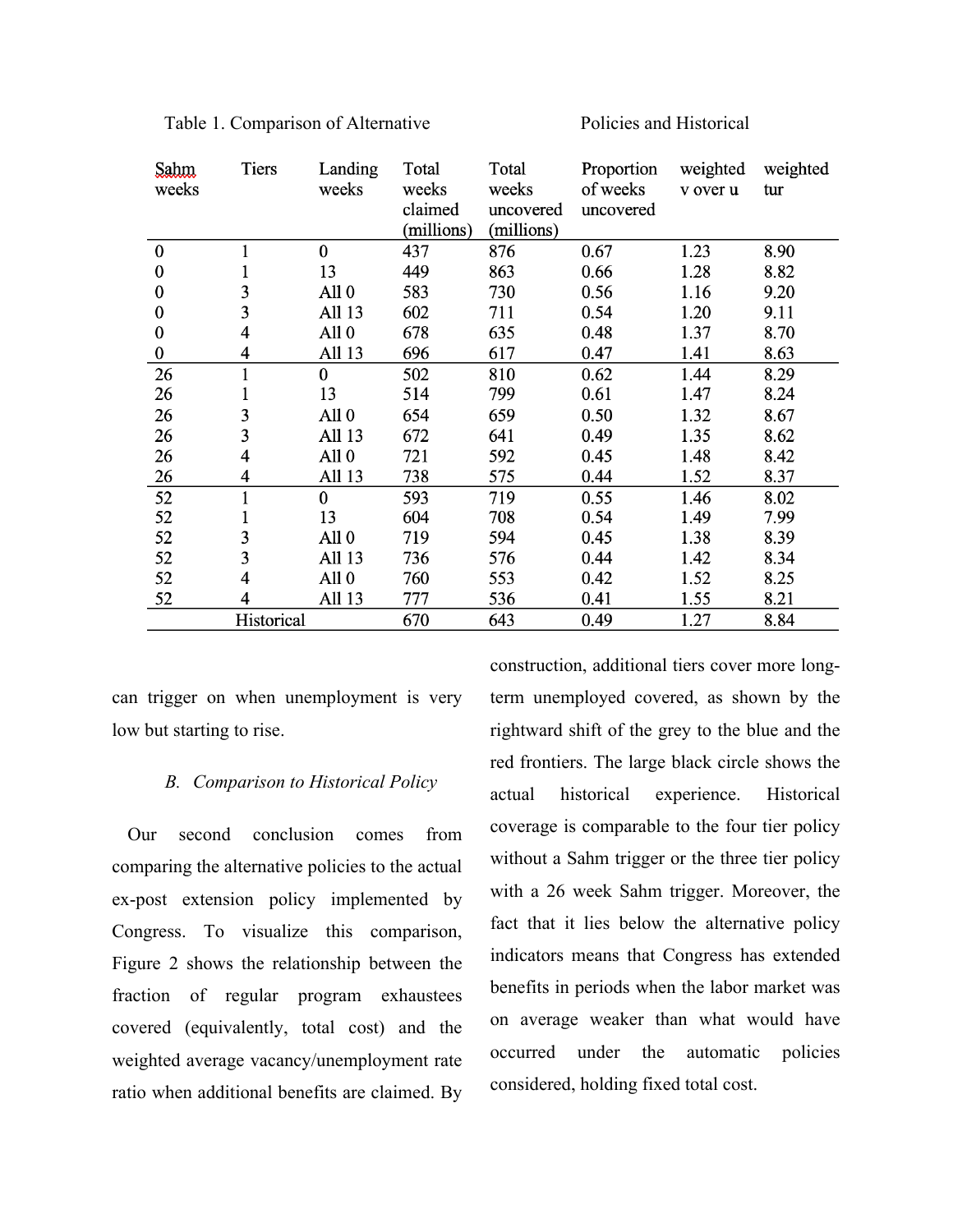

<span id="page-5-0"></span>This result may appear surprising in light of conventional wisdom that discretionary fiscal policy contains long and variable political and implementation lags (Blanchard and Perotti, 2002). Nonetheless, the ad hoc nature of the historical extensions creates several important risks. First, UI extensions become a political object; emergency benefits lapsed seven different times between 2002-2012 and again at the start of 2021, with potentially dire consequences for the temporary exhaustees (Ganong and Noel, 2020). Second, historical policy has involved extreme course corrections, such as the reduction from 67 to 0 potential additional weeks in January 2014. Third, systematic policy facilitates workers'

ability to optimally plan consumption and search and may generate aggregate demand benefits by reducing the precautionary saving motive of employed workers (Kekre, 2021). Fourth, past behavior is no guarantee of future legislative performance.

# *C. Cost of Policy Reform*

Perhaps the most important political barrier to reforming the system of benefit duration extensions is that such changes generate upfront costs when scored by the Congressional Budget Office (CBO) but have no immediate benefit if the economy is not already in recession.[2](#page-5-0) The comparison of historical experience to the alternative polices considered challenges that logic. The coverage and cost of historical ad hoc policy is similar to the three and four tier policy alternatives. Therefore, viewed against a current policy baseline that projects forward past ad hoc extensions, automating additional benefit extensions has little to no additional cost.

#### **IV. Conclusions**

There is a strong presumption that the generosity of the system should depend on the

The CBO evaluates policies such as UI reform using a probabilistic score that accounts for the uncertainty around its baseline economic projections and in particular the possibility that the economy might enter a recession in the future. It compares the expected cost of the alternative policy to current law.